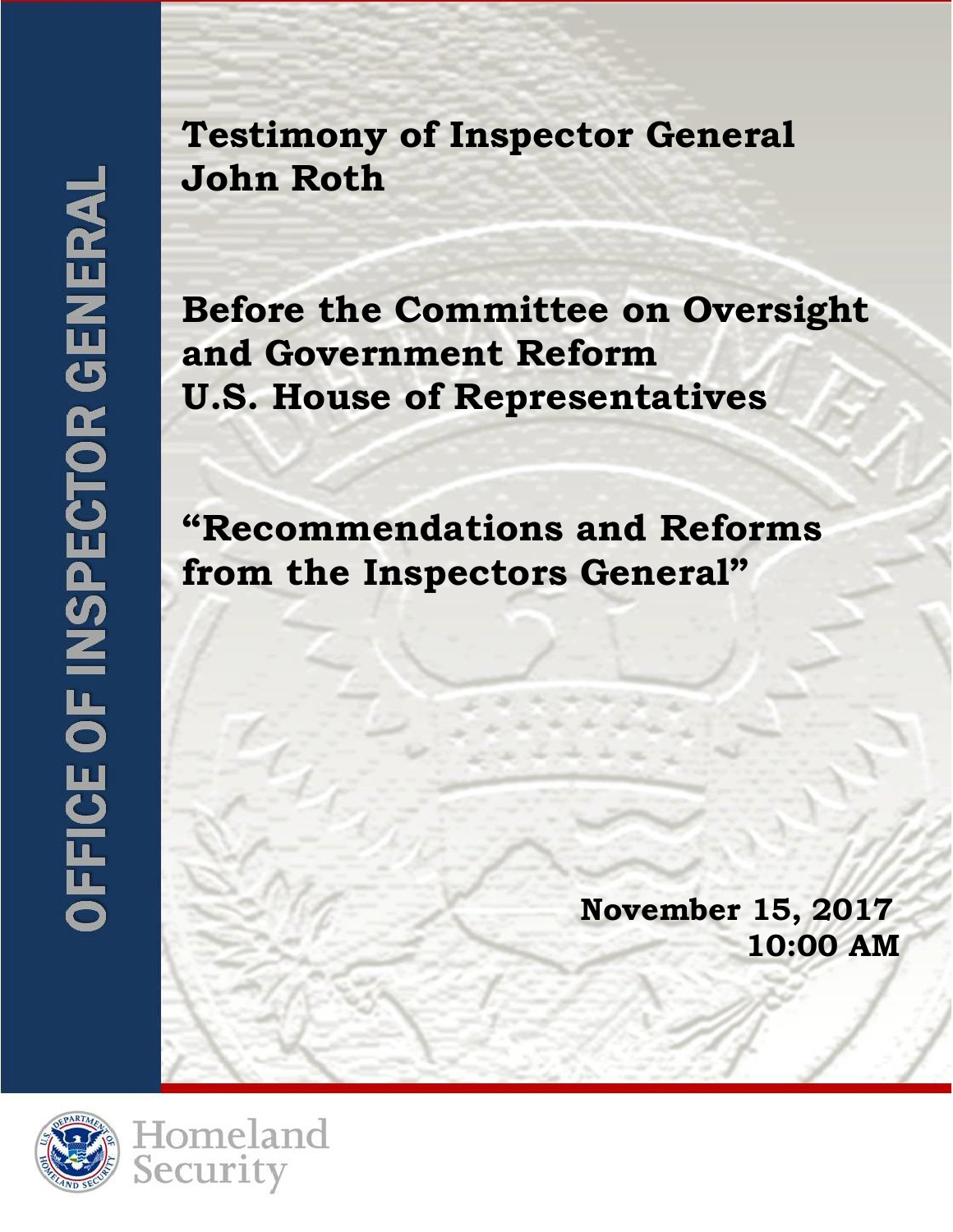

Chairman Gowdy, Ranking Member Cummings, and Members of the Committee, thank you for inviting me here today to discuss the implementation of the *Inspector General Empowerment Act of 2016* (IGEA), its impact on the Inspector General community, and areas of ongoing challenges.

## **Investing in the Inspectors General**

We appreciate that Congress – and this Committee in particular – recognizes the value of federal offices of Inspector General (OIGs) and willingly steps up for OIGs by passing legislation that empowers OIGs. Simply put, without the support of Congress, and the significant independence and access provisions contained within the *Inspector General Act*, we would be unable to do our job.

Unfortunately, many OIGs face cuts in the President's fiscal year 2018 budget request (President's Budget), some quite drastically. Budget cuts can present an ongoing challenge for not just my office, but many in the Inspector General community. Without the resources to do the job, no matter how strong the provisions in the *Inspector General Act* with regard to independence and access to information, and no matter how strong the support from this committee and others, money can always be used as a weapon to diminish our ability to conduct the active and independent oversight that Congress and the public deserve.

For my own office, the President's Budget decreased our budget by 10 percent under fiscal year (FY) 2017 enacted levels. The impact of such a decrease would be significant, would result in a potential reduction in our work force, and an inability for us to meet FY 2018 mission requirements. At the same time, the President's Budget cuts the OIG budget, it included significant increases in traditionally high-risk areas at the Department of Homeland Security (DHS) such as U.S. Customs and Border Protection (CBP) (15.1 percent increase) and U.S. Immigration and Customs Enforcement (ICE) (16.9 percent increase).

| <b>Total Budget Authority For Selected Components of DHS</b><br><b>Dollars in Thousands</b> |                                  |                                                |                                              |
|---------------------------------------------------------------------------------------------|----------------------------------|------------------------------------------------|----------------------------------------------|
| Component                                                                                   | <b>FY 2017</b><br><b>Enacted</b> | <b>FY 2018</b><br>President's<br><b>Budget</b> | <b>FY 2018</b><br>+7-<br><b>FY 2017</b><br>% |
| Office of the Inspector<br>General                                                          | 175,000                          | 158,000                                        | $-10%$                                       |
| <b>U.S. Customs and Border</b><br><b>Protection</b>                                         | 14,241,721                       | 16,387,729                                     | 15.10%                                       |
| <b>U.S. Immigration and</b><br><b>Customs Enforcement</b>                                   | 6,796,240                        | 7,942,072                                      | 16.90%                                       |

• **Increased risk compounded by decrease in oversight**

• **-10% underestimates overall reduction in resources; does not account for non-discretionary FY 2016 and FY 2017 increases (***e.g.***, wages, rent, etc.)**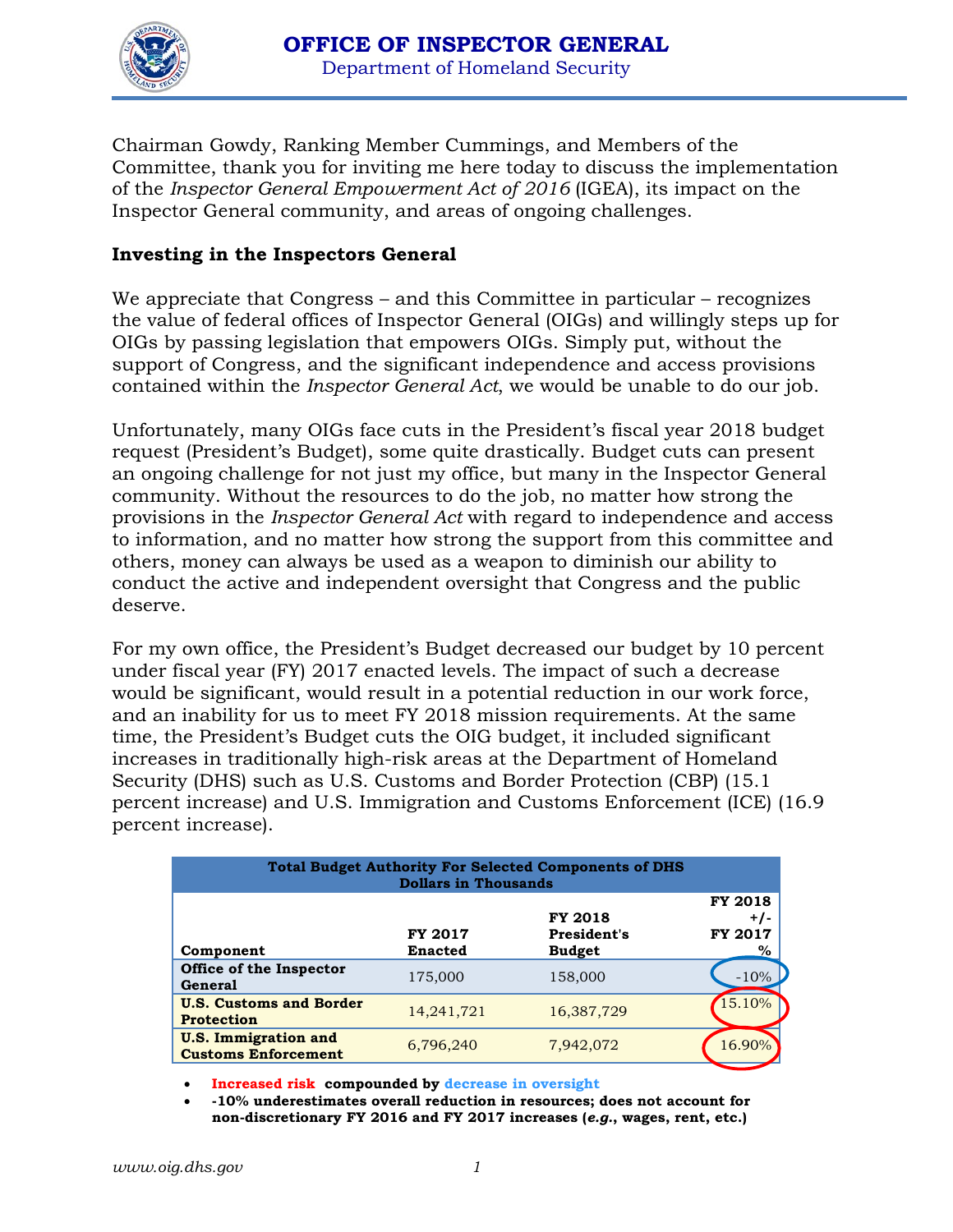

Growth in high-risk areas results in increased risk, and in this situation, the increased risk is compounded by the decrease in oversight. Consider the growth at CBP and ICE while both agencies work to hire 15,000 border patrol agents and immigration officers as directed by two Executive Orders signed in January 2017. Historically, DHS OIG has seen large increases in the number of allegations of misconduct against DHS personnel after rapid hiring surges. We proactively issued a Special Report<sup>[1](#page-2-0)</sup> on the challenges DHS faces in its attempt to hire 15,000 border patrol agents and immigration officers. While we made no recommendations, we determined that proper workforce planning is needed to ensure correct staffing levels, ratios, placements, and to guide targeted recruitment campaigns. Conversely, inadequate workforce planning will likely undermine the ability of CBP and ICE to achieve hiring mandates and perform mission essential duties and functions. A decrease in DHS OIG resources at this critical time would impede our ability to effectively monitor the Department as it embarks on this large scale hiring effort.

These proposed cuts in OIG budgets are all the more puzzling given the commitments the Administration made to Congress. At his confirmation hearing testimony, Office of Management and Budget (OMB) Director Mulvaney – a former member of this Committee -- acknowledged the importance of OIGs, stating:

We are underutilizing a tool [the Inspectors General] ... most of the data, a lot of times, that we have at the Oversight and Government Reform [Committee] hearings are driven by the IG. Congress needs to have those inspectors general doing their job and helping us collect information so we can make good decisions about how to fix and reform various institutions. I do look forward to making that a priority at OMB.[2](#page-2-1)

These proposed cuts would make little sense given the contributions Inspectors General make. The Brookings Institute's Center for Effective Public Management, an independent research organization, has analyzed the financial impact on government when OIGs' budgets are cut and found that cuts to OIG budgets actually *cost* the government money and contribute to the federal deficit. In fact, OIGs "often function as revenue-positive institutions – entities that bring in more revenue than they cost."[3](#page-2-2) This is supported by the Council of the Inspectors General on Integrity and Efficiency (CIGIE) – an organization

<span id="page-2-0"></span> $\overline{\phantom{a}}$ <sup>1</sup> Challenges Facing DHS in Its Attempt to Hire 15,000 Border Patrol Agents and Immigration [Officers, OIG-17-98-SR \(](https://www.oig.dhs.gov/sites/default/files/assets/2017/OIG-17-98-SR-Jul17.pdf)July 2017).

<span id="page-2-1"></span><sup>2</sup> Senate Budget Committee, [Hearing to Consider Nomination of Rep. Mick Mulvaney to lead](https://www.budget.senate.gov/hearing-to-consider-the-nomination-of-rep-mick-mulvaney-r-sc-to-lead-the-white-house-office-of-management-and-budget)  [OMB](https://www.budget.senate.gov/hearing-to-consider-the-nomination-of-rep-mick-mulvaney-r-sc-to-lead-the-white-house-office-of-management-and-budget) (January 24, 2017).

<span id="page-2-2"></span><sup>3</sup> [John Hudak and Grace Wallack, Sometimes cutting budgets raise deficits: The curious case](https://www.brookings.edu/wp-content/uploads/2016/06/CEPMHudakWallackOIG.pdf)  [of inspectors' general return on investment, Center for Effective Public Management at](https://www.brookings.edu/wp-content/uploads/2016/06/CEPMHudakWallackOIG.pdf)  [BROOKINGS \(April 2015\).](https://www.brookings.edu/wp-content/uploads/2016/06/CEPMHudakWallackOIG.pdf)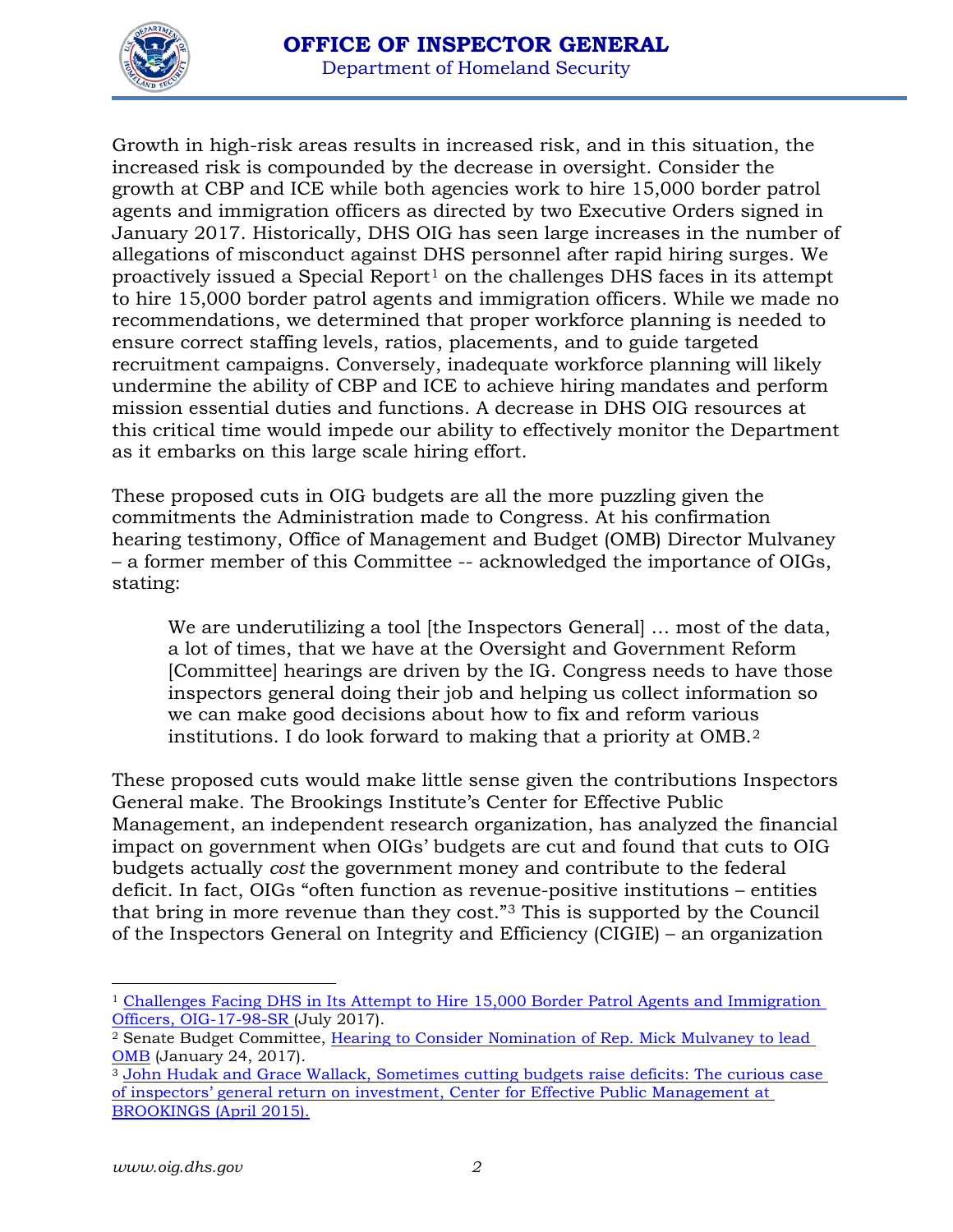

that includes 73 OIGs. According to data from CIGIE, in FY 2017, work by OIGs resulted in a total of \$26.3 billion in potential savings from audits and thus far in FY 2018, the work of OIGs has resulted in \$223.53 million of potential savings.[4](#page-3-0)



**Potential Savings Identified** 

Figure 1: Potential Savings Identified by OIGs<sup>[5](#page-3-1)</sup>

As compared to the budget for the DHS, the budget for DHS OIG is relatively tiny — we represent just 0.32 percent of the DHS budget, yet we have an outsize impact on the operation of the Department. On average, over the past three FYs, for every dollar invested in the DHS OIG, we returned \$10.80 in savings, as reflected by the statutory performance measures set forth in the *Inspector General Act*. This dollar figure vastly understates our performance, because we put a priority on Homeland Security and public safety. Much of our best work — audit and inspections reports that shed light on dangerous or ineffective programs, for example — doesn't carry with it a cost savings, but the value to the American taxpayer is incalculable.

In addition to addressing new high-risk areas, we are performing work pursuant to 44 congressional mandates, including 23 DHS OIG mandates enacted in FYs 2016 and 2017. We fully expect these mandate requirements to grow, as Congress has introduced 22 bills imposing a new congressional mandate on DHS OIG in the 115<sup>th</sup> Congress alone. Without the appropriate funding, we would do fewer audits, inspections, and investigations. As the number of mandates grows, the number of discretionary jobs we are able to do shrinks. We often refer to our discretionary audits and inspections as the "sweet spot" of oversight because they allow us to identify high-risk areas and opportunities for correction before a crisis occurs. In addition to the Special

l

<span id="page-3-0"></span><sup>4</sup> *See* [Oversight.gov All Federal Inspector General Reports in One Place.](https://www.oversight.gov/)

<span id="page-3-1"></span><sup>5</sup> *See* [Oversight.gov All Federal Inspector General Reports in One Place.](https://www.oversight.gov/)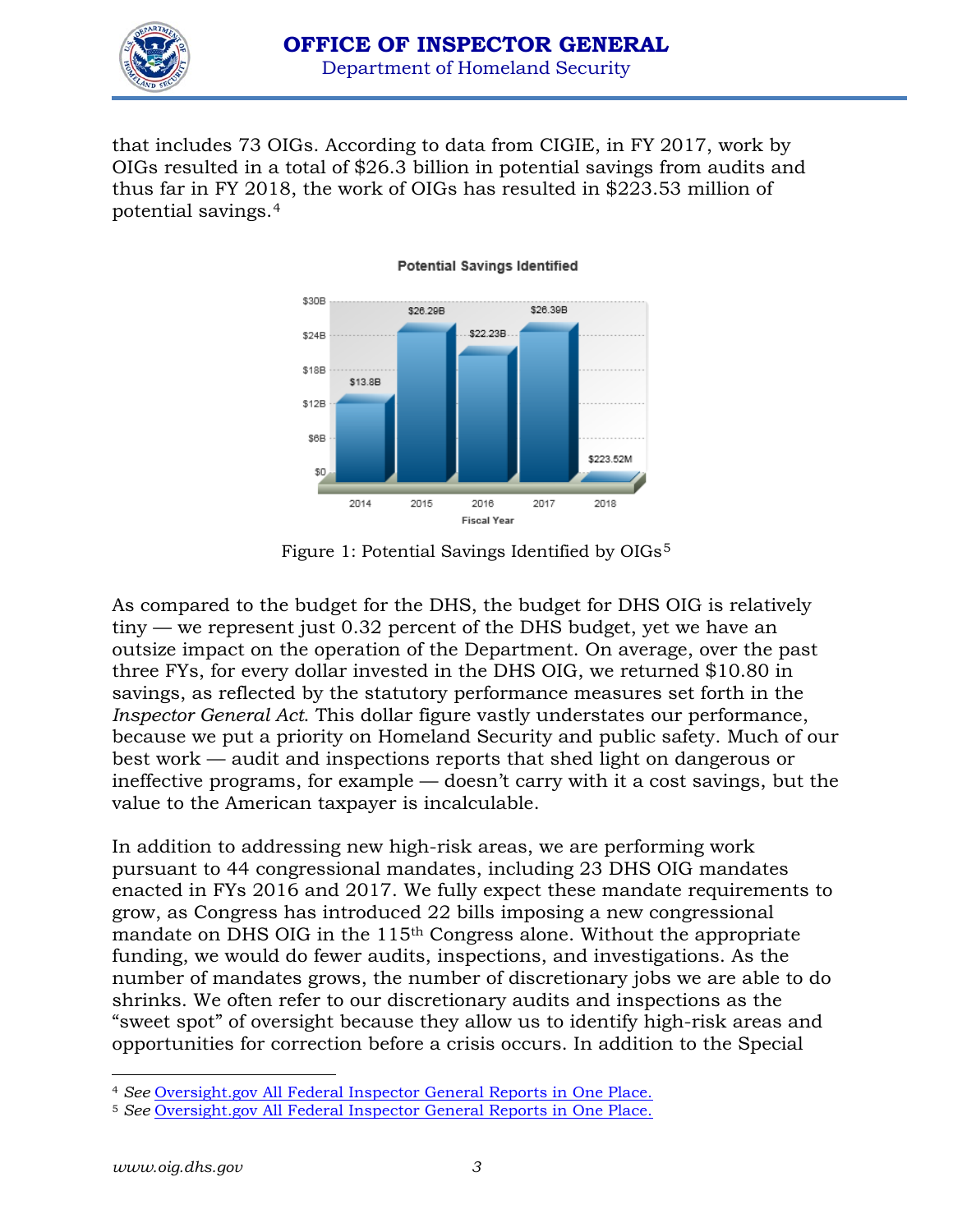

Report I mentioned before, other examples of discretionary reports issued this year include:

- DHS Tracking of Visa Overstays is Hindered by Insufficient **[Technology](https://www.oig.dhs.gov/sites/default/files/assets/2017/OIG-17-56-May17_0.pdf)**
- [Management Alert on Issues Requiring Immediate Action at the Theo](https://www.oig.dhs.gov/sites/default/files/assets/2017/OIG-mga-030617.pdf)  [Lacy Facility in Orange, California](https://www.oig.dhs.gov/sites/default/files/assets/2017/OIG-mga-030617.pdf)
- [DHS Lacks Oversight of Component Use of Force](https://www.oig.dhs.gov/sites/default/files/assets/2017/OIG-17-22-Jan17.pdf)

The proposed budget cuts would have also threatened our work in important areas such as cybersecurity, acquisition fraud, and whistleblower retaliation. This undermines the very goals of the IGEA, which was designed empower OIGs to conduct the kind of rigorous, independent, and thorough oversight that taxpayers expect and deserve.

For DHS OIG, we are grateful to this chamber for passing an appropriations bill which funds us at our requested levels so we can fully execute our mission.<sup>[6](#page-4-0)</sup> We hope the Senate will follow the House's lead in this matter. However, other OIGs may not have been as fortunate as us, and are facing budget cuts that will compromise their missions.

## **The Value of Independent Oversight in Improving Government Operations**

I believe I speak for the entire OIG community in expressing my gratitude to this Committee for its leadership in championing the IGEA and the cause of vigorous and independent oversight. The OIGs' reporting relationship to Congress is a key feature of the *Inspector General Act*. Inspectors General recommend, but do not direct. Therefore, congressional oversight plays a critical role in ensuring effective Departmental operations: that which gets paid attention to gets fixed. Probing, fact-based oversight, whether done internally by an inspector general or externally by a congressional committee, can help bring about change.

For example, after conducting our covert tests at airport security checkpoints we identified vulnerabilities with the Transportation Security Administration's (TSA) screener performance, screening equipment, and associated procedures. Ultimately, we made eight recommendations in our classified report that when

<span id="page-4-0"></span> $\overline{\phantom{a}}$ <sup>6</sup> Representative Fitzpatrick, a member of the House Committee on Homeland Security, introduced an amendment during the House's consideration of the FY 2018 omnibus appropriations bill. Representative Fitzpatrick, joined by Representatives Higgins, Donovan, and Estes, spoke in support of funding our office which he described as not only "vital to our national security…but also a place where dollars spent turn into dollars saved." [Representative](https://www.congress.gov/congressional-record/2017/09/06/house-section/article/H7072-2?)  [Brian Fitzpatrick \(PA\). "Amendment 70." Congressional Record 163: 143 \(September 6, 2017\)](https://www.congress.gov/congressional-record/2017/09/06/house-section/article/H7072-2?)  [p.H7076.](https://www.congress.gov/congressional-record/2017/09/06/house-section/article/H7072-2?)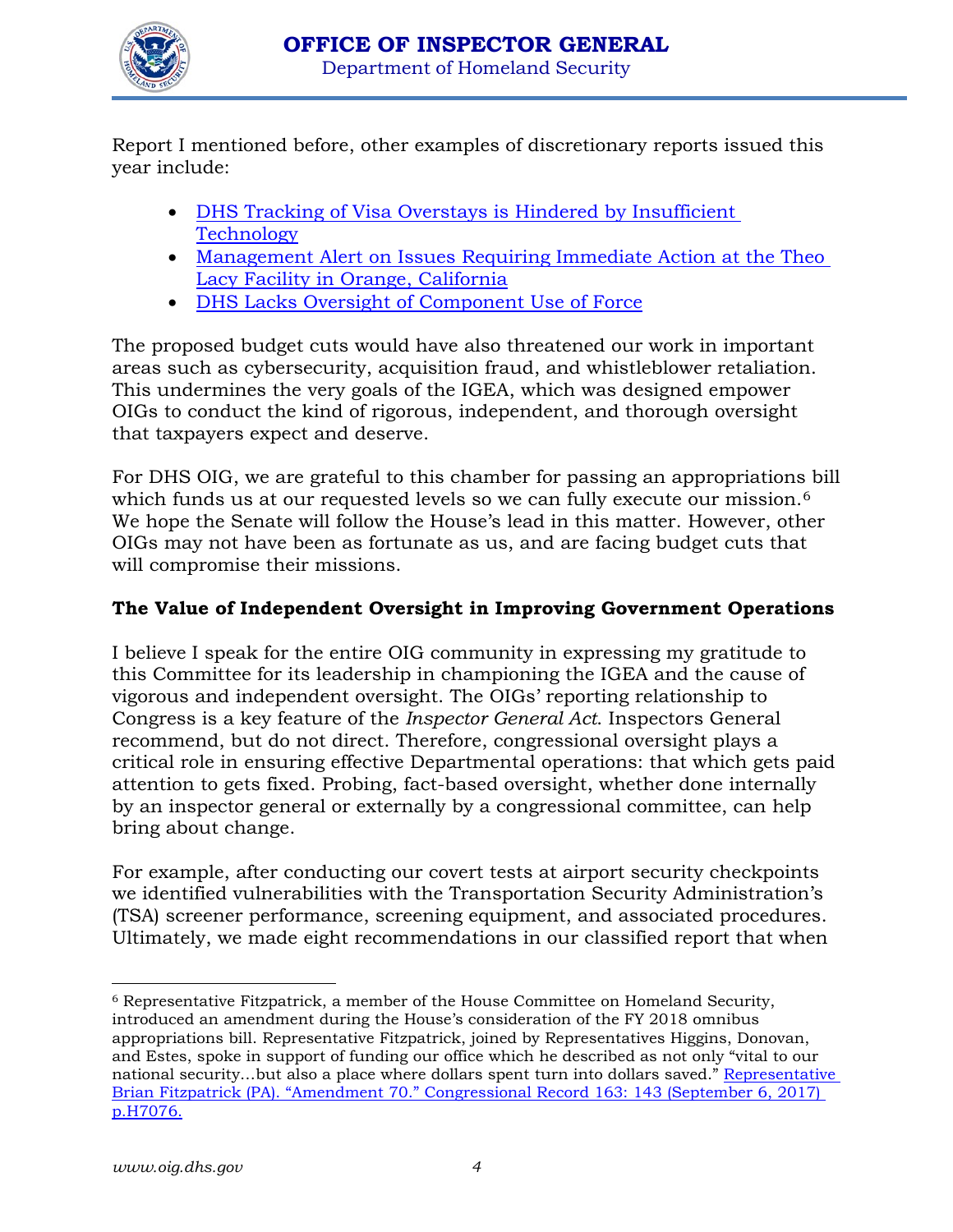

implemented should improve TSA's screening checkpoint operational effectiveness. Within weeks of our report being issued, this Committee has already followed up with the Department, reaching out to the Acting Secretary of DHS to determine what actions TSA is currently taking to address the issues we raised in our report.<sup>[7](#page-5-0)</sup> Without such vigorous oversight and congressional interest in evaluating programs, there is less motivation to enact difficult institutional change.

Oversight fosters positive change and makes government better. The critical and skeptical review of programs and operations, both by the Inspectors General and by congressional oversight committees, conducted in full view of the public, acts as the "disinfectant of sunlight" to ensure improved transparency, accountability, and efficiency in government. It also facilitates the efforts of Inspectors General to keep Congress fully and currently informed about problems and deficiencies within government programs and operations, in compliance with their obligations under the *Inspector General Act*.

## **Disaster Assistance Working Group**

The IGEA has improved and streamlined the way we do business, particularly in analytics. For example, it exempts us from some of the requirements when matching data from two or more data systems within the federal government. Matching two disparate databases can yield valuable insights. The new authorities in the IGEA allow us to be able to complete some audits far more quickly than we would otherwise be able. Previously, the *Computer Matching Act* interposed significant barriers to us matching DHS data against data contained in other government databases.

We expect that our new computer matching exemptions will be especially useful to the members of CIGIE's Disaster Assistance Working Group (DAWG) as we provide independent oversight of the federal response to the recent devastating hurricanes in Texas, Florida, Puerto Rico, and the U.S. Virgin Islands.

Disasters, both natural and man-made, provide unique opportunities for fraud, abuse, and mismanagement that would deprive affected individuals the full benefit and use of federal funds designated for relief and recovery. Congress and the public rely on the OIGs and the Government Accountability Office (GAO) to be the principal federal line of defense against such incidents. Congress, OIGs, and GAO also recognize that CIGIE plays a critical role in

<span id="page-5-0"></span> $\overline{\phantom{a}}$ <sup>7</sup> [Letter from The Honorable Trey Gowdy and The Honorable Elijah Cummings, Chairman and](https://oversight.house.gov/wp-content/uploads/2017/11/2017-11-01-TG-EEC-to-Duke-DHS-TSA-Airport-Security-due-11-15.pdf)  [Ranking Member of the U.S. House of Representatives Committee on Oversight and](https://oversight.house.gov/wp-content/uploads/2017/11/2017-11-01-TG-EEC-to-Duke-DHS-TSA-Airport-Security-due-11-15.pdf)  [Government Reform, to The Honorable Elaine C. Duke, Acting Secretary of the Department of](https://oversight.house.gov/wp-content/uploads/2017/11/2017-11-01-TG-EEC-to-Duke-DHS-TSA-Airport-Security-due-11-15.pdf)  [Homeland Security](https://oversight.house.gov/wp-content/uploads/2017/11/2017-11-01-TG-EEC-to-Duke-DHS-TSA-Airport-Security-due-11-15.pdf) (Nov. 1, 2017).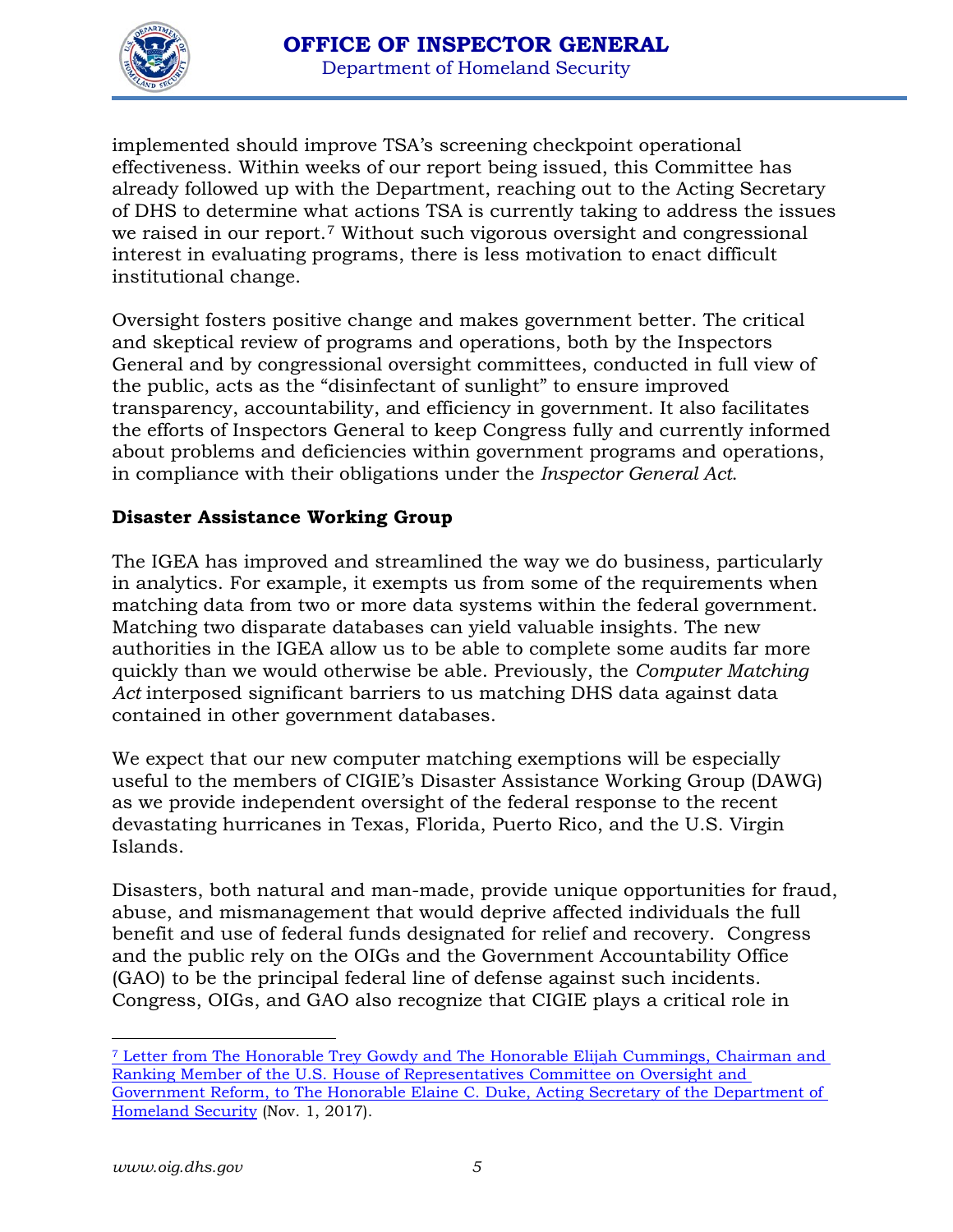

helping to coordinate the OIG's efforts to oversee the resources appropriated by Congress for disaster recovery programs. This is especially true when the OIGs' work is to be performed in a short timeframe under the complex and extreme conditions typically created by a disaster.

OIGs have a long history of facilitating impactful and coordinated oversight of federal agencies' disaster relief operations and activities. In response to Hurricanes Katrina, Rita and Wilma in 2005, the OIGs established the DAWG. Through the DAWG the OIGs provided coordinated oversight of more than \$68 billion in resources made available by Congress to aid in 2005 Gulf Coast Hurricane recovery efforts. In response to Superstorm Sandy in 2012, CIGIE reactivated the DAWG so that the OIGs could again provide coordinated oversight for the roughly \$50 billion that Congress appropriated in the *Sandy Recovery Improvement Act*.

In response to the damage caused by Hurricanes Harvey, Irma, and Maria, Congress has to date appropriated an additional \$26.07 billion to the Disaster Relief Fund, \$450 million for the Small Business Administration (SBA) Disaster Loans Program, \$7.4 billion in Department of Housing and Urban Development (HUD) Community Development Block Grants, \$576.5 million for wildfire response, canceled \$16 billion in National Flood Insurance Program debt, and provided \$1.270 billion in disaster nutrition assistance to Puerto Rico. CIGIE has therefore reactivated its DAWG to coordinate the OIGs' oversight efforts of these and any other disaster-related funds. I chair the DAWG, and we have created several subgroups to address particular areas of oversight. HUD OIG currently chairs the Audits and Investigations Subgroups of the DAWG, and DHS OIG currently chairs the Data Analytics Subgroup.

Damages from Hurricane Harvey alone are estimated to exceed \$100 billion. As part of our oversight efforts, we are utilizing our data analytic tools to root out hurricane disaster related fraud, which has included vetting Federal Emergency Management Agency (FEMA) contractors and monitoring social media. We have also identified several areas where we will utilize computer matching to conduct joint audits. For example, DHS OIG has partnered with the HUD Office of Inspector General and we plan to conduct a joint audit concerning duplicate housing assistance provided by HUD and FEMA. Duplicate housing assistance was an issue we identified after Hurricane Sandy, when we identified 29,763 records where FEMA paid approximately \$250 million in homeowners' assistance to applicants whom the private insurance database identified as having made private homeowners' or automobile claims. DHS OIG also plans to work with the SBA Office of Inspector General to conduct a joint audit concerning the need for many disaster assistance victims receiving FEMA Individuals and Households Program assistance to first apply for a low interest SBA loan. Finally, DHS OIG will work with Treasury Inspector